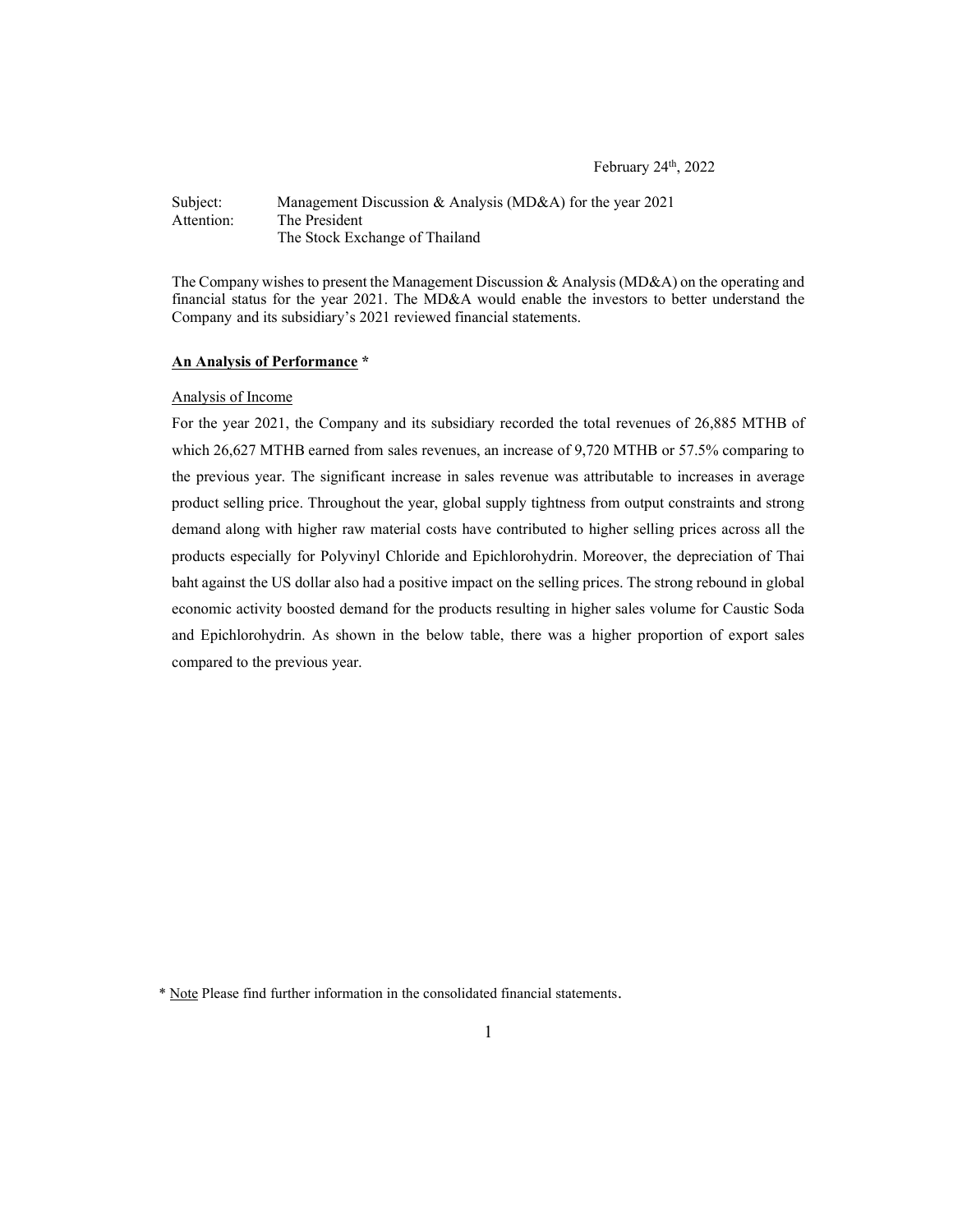|                                        | 2021                     |                          | 2020        |               |
|----------------------------------------|--------------------------|--------------------------|-------------|---------------|
| <b>Sales Revenues</b>                  | <b>MTHB</b>              | $\frac{0}{0}$            | <b>MTHB</b> | $\frac{0}{0}$ |
| <b>Domestic Sales</b>                  |                          |                          |             |               |
| 1. PVC Resins                          | 8,045                    | 30.2                     | 5,841       | 34.5          |
| 2. Caustic Soda                        | 2,810                    | 10.6                     | 1,996       | 11.8          |
| 3. VCM                                 | 1,946                    | 7.3                      | 1,333       | 7.9           |
| 4. ECH                                 | 1,093                    | 4.1                      | 791         | 4.7           |
| 5. Others                              | 86                       | 0.3                      | 68          | 0.4           |
| <b>Total Domestic Sales</b>            | 13,980                   | 52.5                     | 10,029      | 59.3          |
| <b>Export Sales</b>                    |                          |                          |             |               |
| 1. PVC Resins                          | 6,311                    | 23.7                     | 3,457       | 20.4          |
| 2. Caustic Soda                        | $\overline{\phantom{a}}$ | $\overline{\phantom{a}}$ | 19          | 0.1           |
| 3. VCM                                 | $\overline{\phantom{a}}$ | $\overline{\phantom{a}}$ | $\sim$      | $\sim$        |
| 4. ECH                                 | 6,335                    | 23.8                     | 3,401       | 20.1          |
| <b>Total Export Sales</b>              | 12,647                   | 47.5                     | 6,877       | 40.7          |
| <b>Domestic and Export Sales</b>       |                          |                          |             |               |
| 1. PVC Resins                          | 14,356                   | 53.9                     | 9,299       | 55.0          |
| 2. Caustic Soda                        | 2,810                    | 10.6                     | 2,015       | 11.9          |
| 3. VCM                                 | 1,946                    | 7.3                      | 1,333       | 7.9           |
| 4. ECH                                 | 7,428                    | 27.9                     | 4,192       | 24.8          |
| 5. Others                              | 86                       | 0.3                      | 68          | 0.4           |
| <b>Total Domestic and Export Sales</b> | 26,627                   | 100.0                    | 16,907      | 100.0         |

Analysis of Cost and Expenses

- 1. In 2021, Cost of sales was 16,722 MTHB, increased by 3,367 MTHB or 25.2% comparing to the year 2020. This increase was in the line with higher sales volume and the sharp rise of Ethylene and Glycerin due to tight supply and higher crude oil price.
- 2. In 2021, Distribution costs and Administrative Expenses was 1,570 MTHB, increased by 373 MTHB or 31.2% comparing to 2020 due to transportation costs increased significantly, aligning with higher export sales volume and surging freight rate.
- 3. The company and its subsidiary recorded income tax expense of 1,315 MTHB, increased by 1,059 MTHB comparing to 2020 which mainly related to the increase in taxable income and the reversal of deferred tax assets.
- \* Note Please find further information in the consolidated financial statements.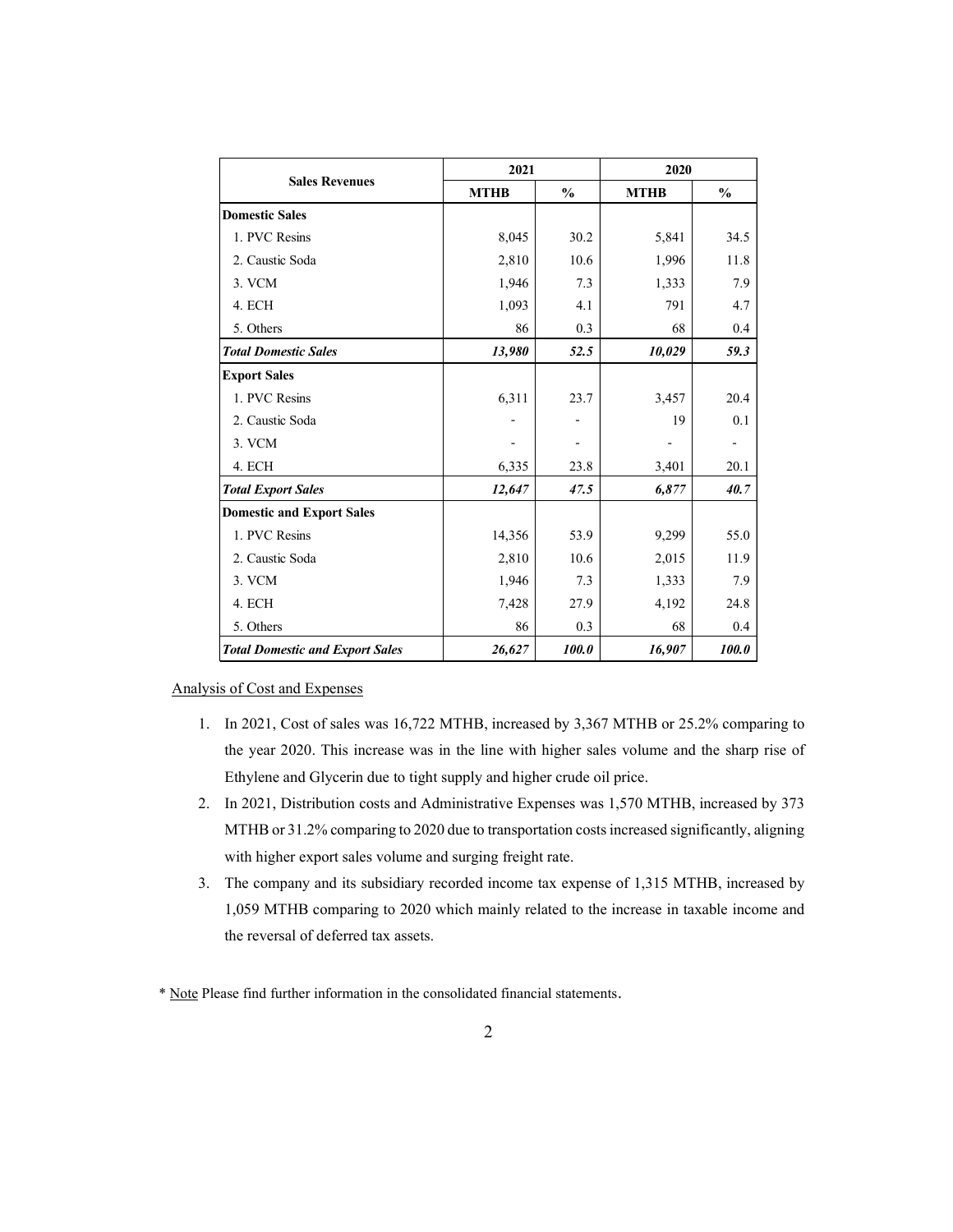### Summary of Performance

For the year 2021, the Company and its subsidiary recorded gross profit of 9,905 MTHB, increased by 6,352 MTHB or 178.8% comparing to 2020. This drastic increase was mainly attributable to the drastic increase in overall selling price, Polyvinyl Chloride and Epichlorohydrin in particular plus the impact of higher sales volume of Caustic Soda and Epichlorohydrin from the ongoing global economic recovery. However, the improvement was partially offset by increased prices of raw materials.

The Company and its subsidiary recorded net profit of 7,126 MTHB, rose by 228 % or 4,953 MTHB comparing to the previous year, this was due mainly to higher gross profit as mentioned above offset with income tax expense.

#### An Analysis of Financial Status \*

# Analysis of Assets

As at 31 December 2021, the Company and its subsidiary had 33,650 MTHB of the total assets, which was increased 7,249 MTHB or 27.5% from prior year.

Details of the major changes were following:

- 1. As at 31 December 2021, the Company and its subsidiary had net cash and cash equivalents amounting to 13,601 MTHB, an increase of 5,842 MTHB or 75.3% from 7,759 MTHB reported in 2020. (see further information in analysis of cash flow)
- 2. The balance of trade and other current receivables at the end of 2021 was 3,509 MTHB, an increase of 868 MTHB from 2,641 MTHB reported in 2020 as a result of higher selling price. Most of the receivables were not yet due. For the corresponding bad debt, the Company and its subsidiary had already set sufficient provision.
- 3. The Company and its subsidiary had net inventories at the end of 2021 amounting to 2,225 MTHB, an increase of 1,089 MTHB from 1,136 MTHB reported in 2020 mainly due to higher value of finished goods resulted from higher raw material prices.
- 4. At the end of 2021, the Company and its subsidiary had net property, plant and equipment, right-of-use assets and intangible assets amount of 9,802 MTHB, an increase of 44 MTHB

<sup>\*</sup> Note Please find further information in the consolidated financial statements.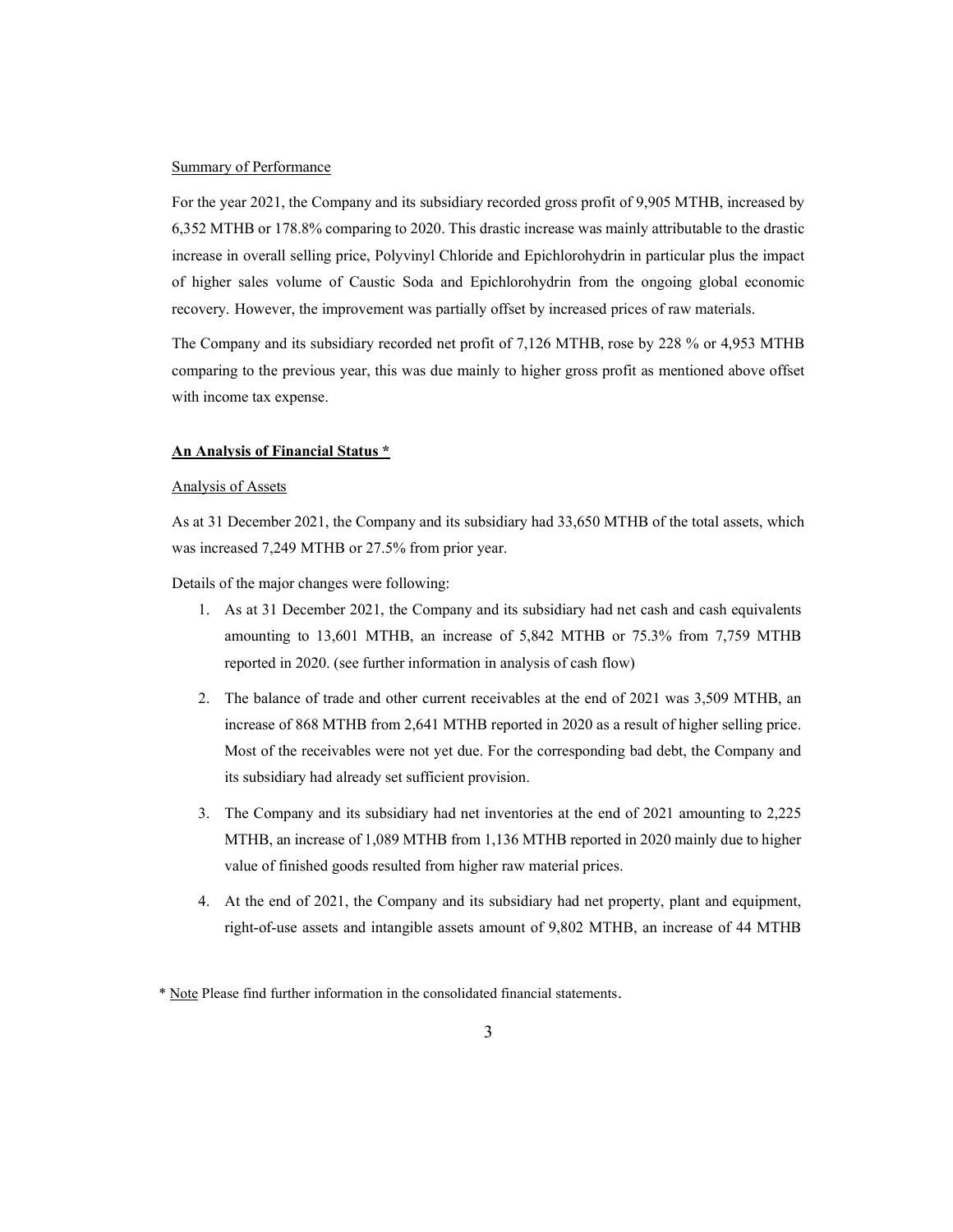from 9,758 MTHB reported in 2020, was related to the increase in acquisition of assets for major maintenance in the year.

5. The balance of deferred tax assets at the end of 2021 was 86 MTHB, a decrease of 189 MTHB from 275 MTHB reported in 2020 mainly due to the utilization of tax losses carry forward.

# Analysis of Liabilities

The Company and its subsidiary had total liabilities at the end of 2021 amount of 5,224 MTHB which increased by 1,179 MTHB or 29.1% compared to the previous year, primarily due to increase in income tax payable and trade and other payables due to higher prices of raw material.

### Analysis of Shareholders' Equity

As at 31 December 2021, the shareholders' equity was 28,426 MTHB which increased by 6,070 MTHB or 27.2% comparing to 22,356 MTHB at the end of 2020. The increase was due to recording of net profit of 2021, partially offset with dividend paid to its shareholders at the rate of 0.90 baht per share.

### Analysis of Cash Flow

As of 31 December 2021, the Company and its subsidiary's Statement of cash flows presented 13,601 MTHB of cash and cash equivalents. The sources and uses of funds were following:

- 1. In 2021, the Company and its subsidiary generated positive cash flow from operating activities of 8,206 MTHB which increased by 4,156 MTHB comparing to 2020, substantially due to an increase in operating profit this year as a result of factors discussed above.
- 2. In 2021, the net cash flow used in investing activities was 1,092 MTHB, decreased by 3,841 MTHB comparing to its amount of 4,933 MTHB reported in 2020, mainly related to withdrawal of time deposits this year.

<sup>\*</sup> Note Please find further information in the consolidated financial statements.